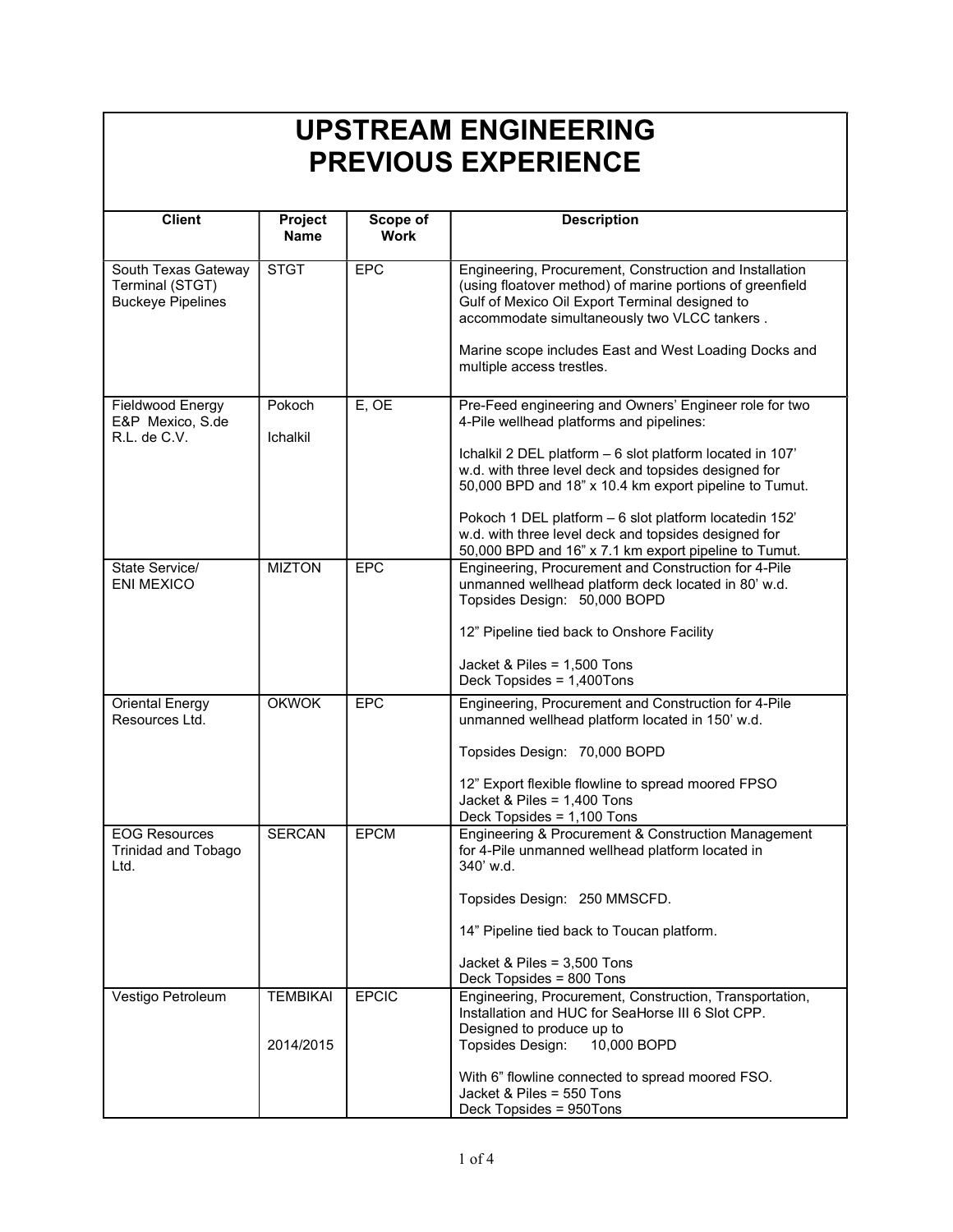| <b>Client</b>                  | Project<br><b>Name</b>     | Scope of<br><b>Work</b> | <b>Description</b>                                                                                                                                                                                                                                                                                                                                                            |
|--------------------------------|----------------------------|-------------------------|-------------------------------------------------------------------------------------------------------------------------------------------------------------------------------------------------------------------------------------------------------------------------------------------------------------------------------------------------------------------------------|
| Pemex                          | May-C                      | <b>EPC</b>              | Project Management, Basic & Detailed Engineering,<br>Procurement and Construction Oil/Gas Production<br>Platform 6 Slot Wellhead, SeaHorse III Production<br>Platform                                                                                                                                                                                                         |
|                                |                            |                         | 180 MMSCFD & 30,000 BOPD 16" Pipeline pig launcher.<br>Jacket & Piles & Conductors = 867 Tons<br>Deck Topsides = 325 Tons                                                                                                                                                                                                                                                     |
| Pemex                          | Bolontiku-<br>В            | <b>EPC</b>              | Project Management, Basic & Detailed Engineering,<br>Procurement and Construction Oil/Gas Production<br>Platform<br>6 Slot Wellhead, SeaHorse III Production Platform 174<br>MMSCFD & 72,000 BOPD<br>12" Pipeline pig launcher.<br>Jacket & Piles & Conductors = 975 Tons                                                                                                     |
|                                |                            |                         | Deck Topsides = 325 Tons                                                                                                                                                                                                                                                                                                                                                      |
| Pemex                          | Bagre-C                    | <b>EPC</b>              | Project Management, Basic & Detailed Engineering,<br>Procurement and Construction Oil/Gas Production<br>Platform 6 Slot Wellhead, SeaHorse III Production<br>Platform 12 MMSCFD & 12,000 BOPD and 8" pig<br>launcher.<br>Jacket & Piles & Conductors = 1280 Tons<br>Deck Topsides = 325 Tons                                                                                  |
| Pemex                          | May-DL1                    | <b>EPC</b>              | Project Management, Basic & Detailed Engineering,<br>Procurement and Construction for an Oil/Gas Production<br>Platform, 4 Slot Wellhead, Super SeaPony Platform 60<br>MMSCFD & 10,000 BOPD and 10" pig launcher.<br>Jacket & Piles & Conductors = 850 Tons<br>Deck Topsides = 275 Tons                                                                                       |
| <b>AFREN Resources</b><br>Ltd. | <b>OKORO</b><br><b>FFD</b> | <b>EPCM</b>             | Project Management, Basic & Detailed Engineering,<br>Procurement services for a<br>Oil & Gas Production/Drilling Platform<br>16 Slot Wellhead, Four Leg Production Platform.<br>Topsides Design:<br>100,000 BLPD<br>Bridge connected to MOPU with bridge<br>Export pipeline12" dia. pipeline x 60 km to IMA Terminal.<br>Jacket & Piles = 550 Tons<br>Deck Topsides = 950Tons |
| <b>AFREN Resources</b><br>Ltd. | <b>OKWOK</b>               | <b>EPCM</b>             | Project Management, Basic & Detailed Engineering,<br>Procurement services for a<br>Oil & Gas Production/Drilling Platform<br>16 Slot Wellhead, Four Leg Production Platform<br>Topsides Design: 70,000 BOPD<br>Jacket & Piles = 1200 Tons<br>Deck Topsides = 1000Tons                                                                                                         |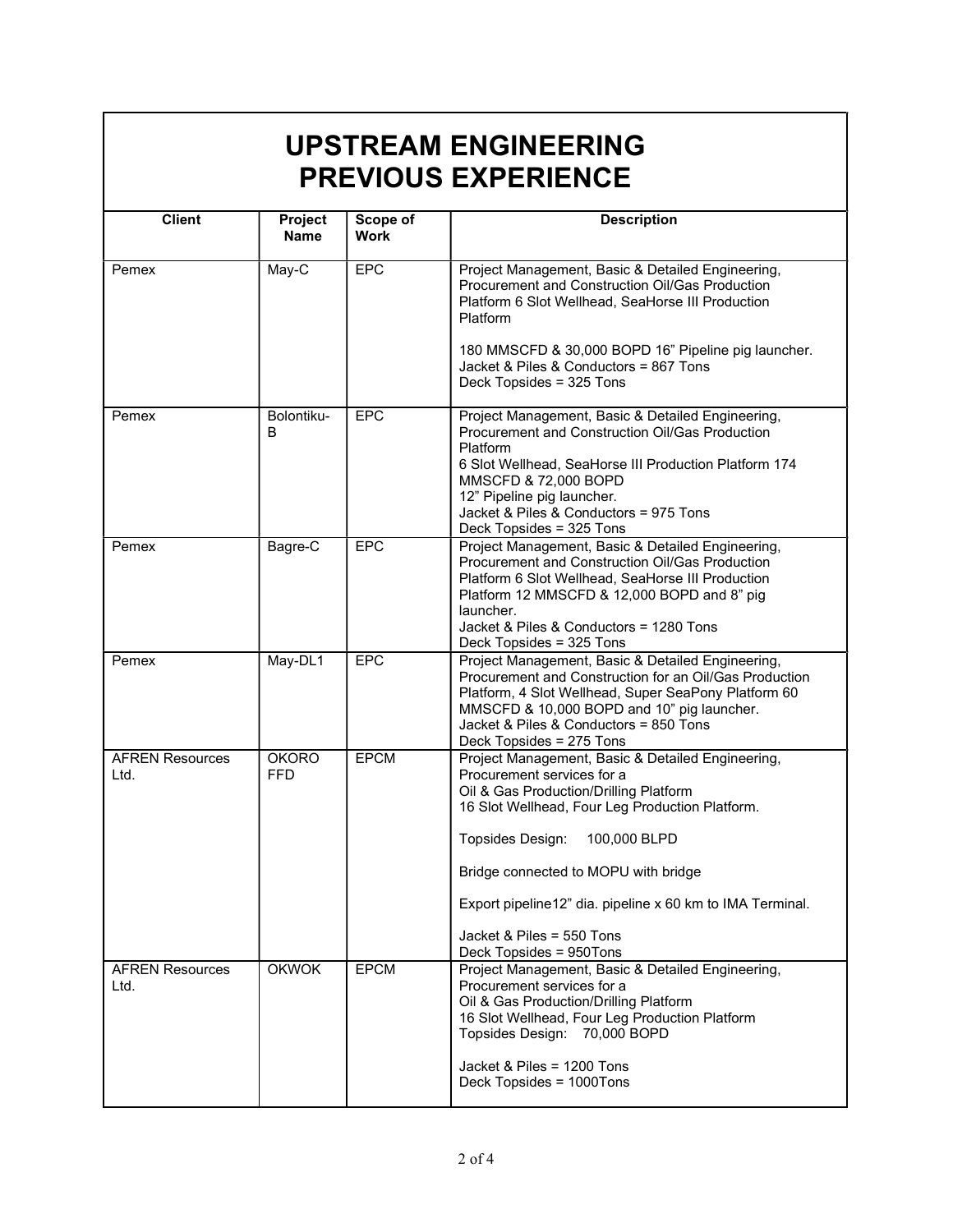| <b>Client</b>                  | Project<br><b>Name</b>                                    | Scope of<br><b>Work</b> | <b>Description</b>                                                                                                                                                                                                                                                                                                                             |
|--------------------------------|-----------------------------------------------------------|-------------------------|------------------------------------------------------------------------------------------------------------------------------------------------------------------------------------------------------------------------------------------------------------------------------------------------------------------------------------------------|
|                                |                                                           |                         |                                                                                                                                                                                                                                                                                                                                                |
| <b>AFREN Resources</b><br>Ltd. | <b>EBOK</b><br>Central<br><b>Fault Block</b><br>Extension | <b>EPCM</b>             | Project Management, Basic & Detailed Engineering,<br>Procurement services for a<br>Oil & Gas Production/Drilling Platform<br>12 Slot Wellhead, Four Leg Production Platform<br>Topsides Design:<br>50,000 BOPD<br>Bridge connected to MOPU<br>20MM Flare structure<br>Jacket & Piles = 1091 Tons<br>Deck Topsides = 1110 Tons                  |
| ARUP/HUSKY<br><b>CANADA</b>    | <b>WRCAD</b>                                              | E                       | Pre-Feed Engineering for 20 Slot Concrete Gravity Base<br>Wellhead Platform located in 500' W. D.<br>Topsides Weight = 12,000 tons.                                                                                                                                                                                                            |
| EVYA/SSCI/PEMEX                | XUX-A<br>Drilling<br>Platform                             | Е                       | Basic & Detailed Engineering for an 8-Pile<br>Drilling/Production Platform<br>18 Wells Slots,<br>Topsides Design: 30,000 BOPD and 131 MMSCFD.<br>Pipeline Launcher for (1) 36" dia, Receiver for (2) 24" dia<br>pipelines and one 10" dia. receiver.<br>Jacket & Piles = 2521 Tons<br>Deck Topsides = 2492 Tons                                |
| <b>AFREN Resources</b><br>Ltd. | <b>EBOK</b><br><b>West Fault</b><br><b>Block</b>          | <b>EPCM</b>             | Project Management, Basic & Detailed Engineering,<br>Procurement services for a<br>Oil & Gas Production/Drilling Platform<br>12 Slot Wellhead, Four Leg Production/Drilling/Workover<br>Platform<br>Topsides Design: 35,000 BOPD<br>Pipelines (2) 8" dia, (1) 6" dia and (1) 4" dia.<br>Jacket & Piles = 1110 tons<br>Deck Topsides = 850 tons |
| <b>ENAP SIPETROL</b>           | $AM-2$<br>Module<br>Rebuild                               | EPC                     | Project Management, Detailed Engineering, Procurement,<br>Construction Management for Quarters Module, Control<br>Module, Generator Module and Helideck for Drilling and<br>Production Platform.                                                                                                                                               |
| Fluor/Adma Opco                | Umm LuLu<br>Complex                                       | E                       | Feed Engineering; architectural and structural design for<br>integrated 250 Man Quarters Module Building for QP<br>platform.<br>Estimated Lift Weight = 7,300 tons                                                                                                                                                                             |